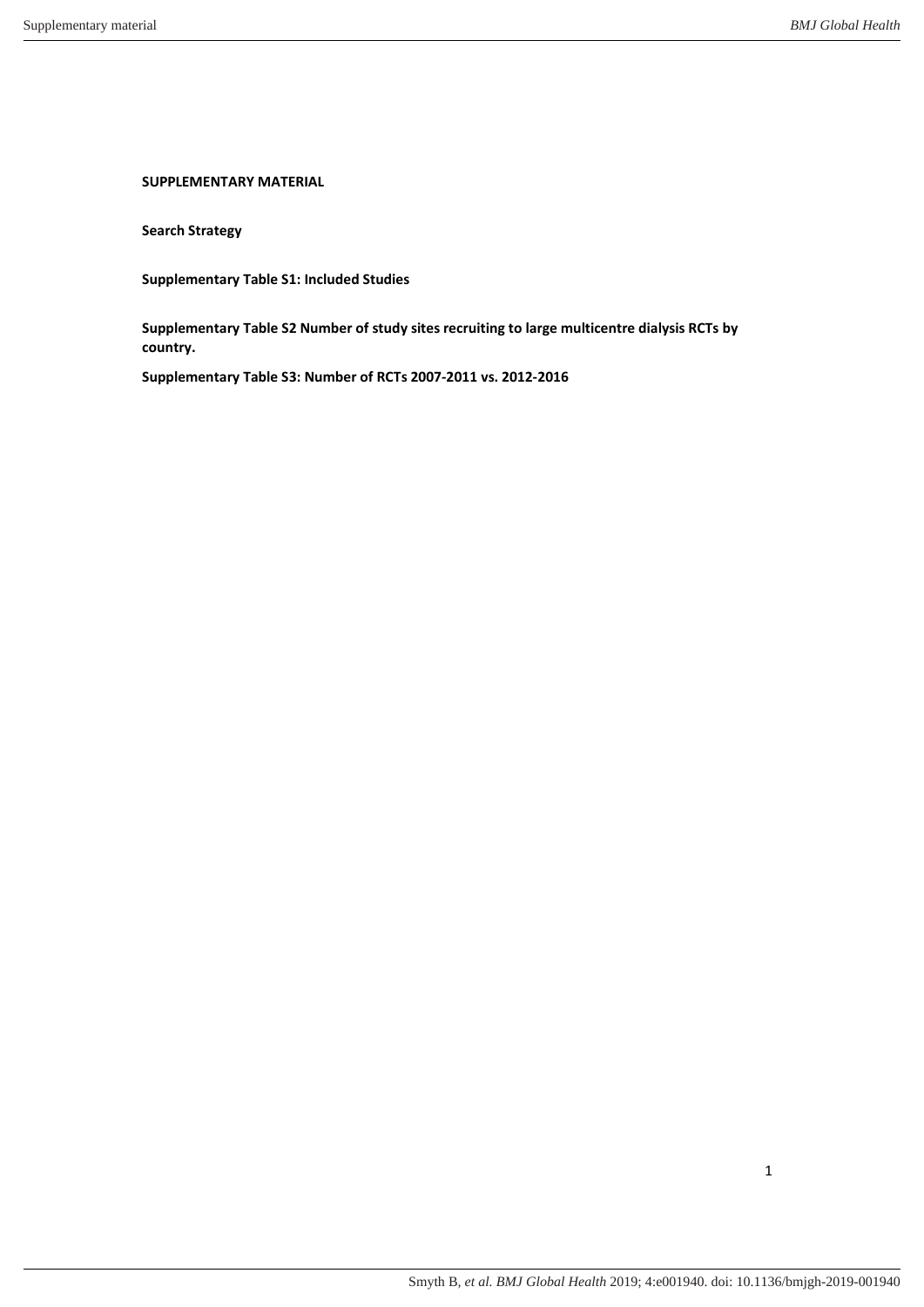### **Search strategy**

### **Medline**

1. exp Dialysis Solutions/ or exp Renal Dialysis/ or exp Dialysis/ or exp Peritoneal Dialysis, Continuous Ambulatory/ or exp Peritoneal Dialysis/ or dialysis.mp.

2. (dialys\* or hemodialys\* or haemodialys\* or "peritoneal dialysis").mp. [mp=title, abstract, original title, name of substance word, subject heading word, keyword heading word, protocol supplementary concept word, rare disease supplementary concept word, unique identifier]

3. (end stage kidney disease or end stage renal disease).mp.

4. renal replacement therapy.mp. or exp Renal Replacement Therapy/

5. 1 or 2 or 3 or 4

6. randomi\*.mp. [mp=title, abstract, original title, name of substance word, subject heading word, keyword heading word, protocol supplementary concept word, rare disease supplementary concept word, unique identifier]

7. randomly.mp.

8. 6 or 7

- 9. 5 and 8
- 10. limit 9 to yr="2007 2016"
- 11. Meta-analysis.pt.
- 12. review.pt.
- 13. comment.pt.
- 14. letter.pt.
- 15. case reports.pt.
- 16. 10 not or/11-15

## **PubMed**

((dialys\*[text word] OR hemodialy\*[text word] OR haemodialy\*[text word] OR "renal replacement therapy"[text word]) AND random\*[text word]) NOT MEDLINE[sb] AND ("2007/01/01"[PDAT] : "2016/12/31"[PDAT])

#### **Cochrane Central Register of Controlled Trials**

- 1. exp Peritoneal Dialysis/
- 2. Renal Dialysis/
- 3. dialysis/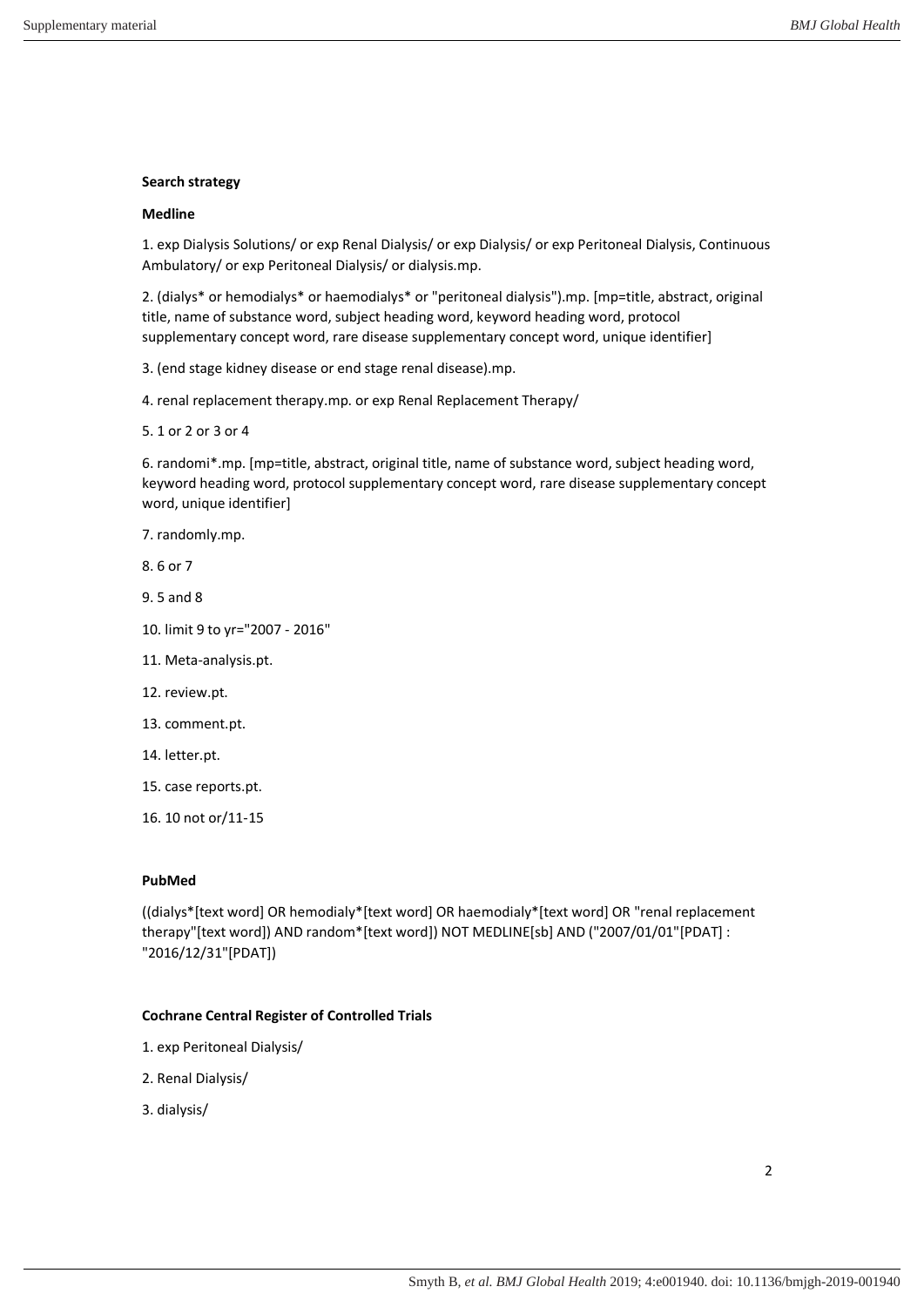4. 1 or 2 or 3

- 5. dialys\*.mp.
- 6. hemodialys\*.mp.
- 7. haemodialys\*.mp.
- 8. 5 or 6 or 7
- 9. 4 or 8
- 10. limit 9 to (randomized controlled trial and yr="2007-2016")
- 11. limit 10 to medline records

12. 10 not 11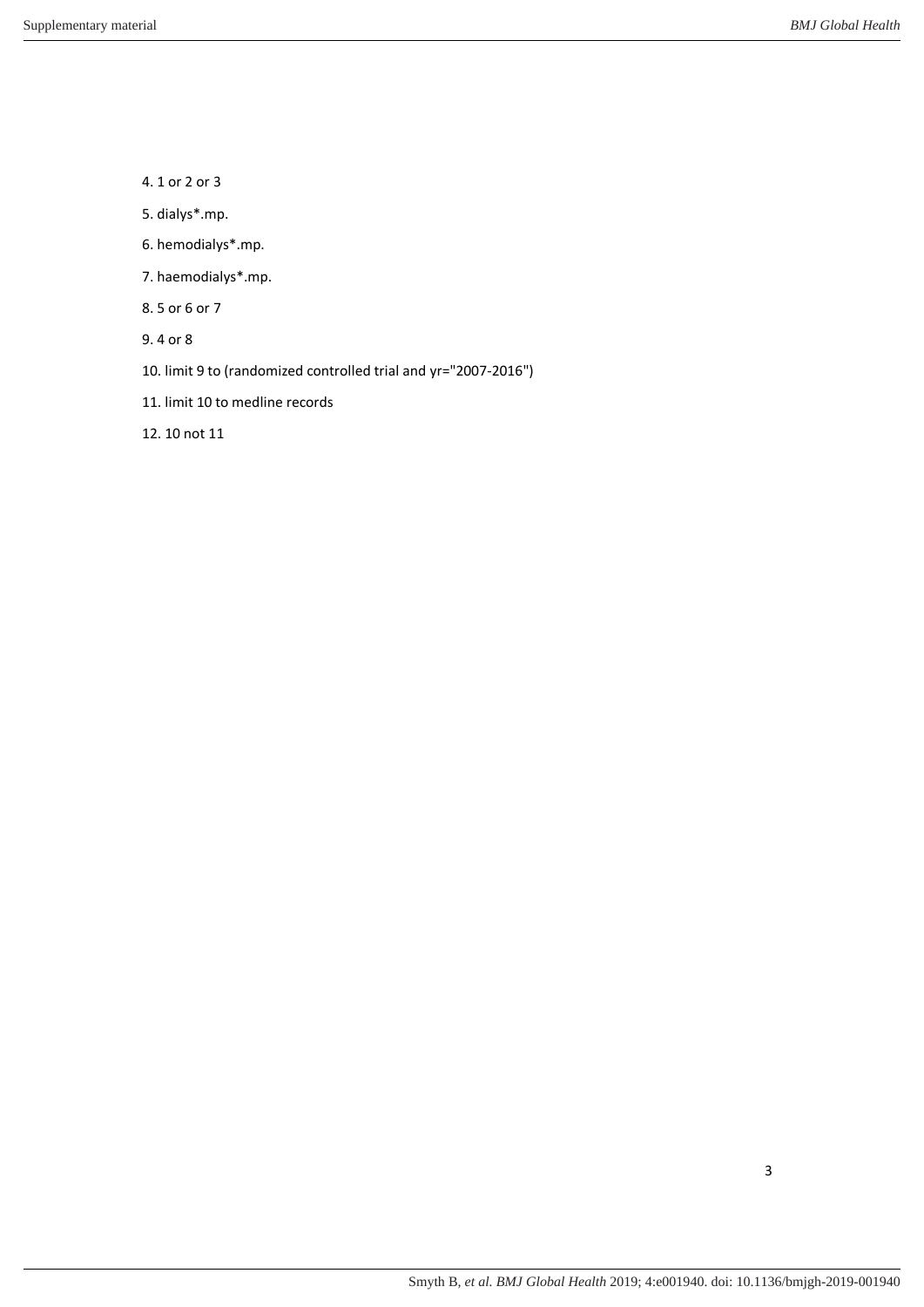# **Table S1: Included studies**

| <b>Citation</b>                                               | <b>Design</b>  | Number of<br>participants | <b>Sites</b>   |
|---------------------------------------------------------------|----------------|---------------------------|----------------|
| Agarwal, et al. Hypertension. 2009; 53(3):500-7               | Parallel group | 150                       | $\overline{4}$ |
| Akiba, et al. Ther Apher Dial. 2008; 12(2):117-25             | Parallel group | 121                       | 22             |
| Akizawa, et al. Ther Apher Dial. 2014; 18(2):122-31           | Parallel group | 110                       | 3              |
| Akizawa, et al. Ther Apher Dial. 2015; 19(3):225-34           | Parallel group | 255                       | 45             |
| Al-Ali, et al. Hemodial Int. 2015; 19(1):33-43                | Parallel group | 327                       | 3              |
| Arab, et al. Acupunct Med. 2016; 34(1):2-6                    | Parallel group | 108                       | 3              |
| Asci, et al. J Am Soc Nephrol. 2013; 24(6):1014-23            | Parallel group | 704                       | 8              |
| Azak, et al. Ther Apher Dial. 2012; 16(6):595-9               | Parallel group | 300                       | 3              |
| Barreto, et al. Nephron. 2008; 110(4):c273-83                 | Parallel group | 101                       | 4              |
| Beiraghdar, et al. Saudi Pharm J. 2015; 23(5):544-8           | Parallel group | 107                       | 6              |
| Bennett, et al. Nephrol Dial Transplant. 2016; 31(8):1302-9   | Cluster        | 228                       | 15             |
| Bhan, et al. Clin J Am Soc Nephrol. 2015; 10(4):611-9         | Parallel group | 105                       | 3              |
| Bhandari, et al. Nephrol Dial Transplant. 2015; 30(9):1577-89 | Parallel group | 351                       | 48             |
| Biniaz, et al. Nephrourol Mon. 2013; 6(1):e13351              | Parallel group | 151                       | $\overline{2}$ |
| Biniaz, et al. Iran J Kidney Dis. 2014; 8(5):401-7            | Parallel group | 172                       | 2              |
| Bommer, et al. Nephrol Dial Transplant. 2008; 23(12):4002-8   | Parallel group | 126                       | 9              |
| Caluwe, et al. Nephrol Dial Transplant. 2014; 29(7):1385-90   | Parallel group | 200                       | $\overline{2}$ |
| Campos, et al. J Am Soc Nephrol. 2011; 22(10):1939-45         | Parallel group | 187                       | 3              |
| Canaud, et al. Nephrol Dial Transplant. 2008; 23(11):3654-61  | Parallel group | 313                       | 48             |
| Cano, et al. J Am Soc Nephrol. 2007; 18(9):2583-91            | Parallel group | 186                       | 38             |
| Carrera, et al. Nephrol Dial Transplant. 2010; 25(12):4009-17 | Parallel group | 490                       | 90             |
| Chang, et al. Medicine. 2016; 95(13):e2991                    | Parallel group | 100                       | 8              |
| Chazot, et al. Ann Pharmacother. 2009; 43(2):228-34           | Parallel group | 154                       | 10             |
| Chen, et al. Zhonghua nei ke za zhi. 2012; 51(7):502-7        | Parallel group | 281                       | 14             |
| Chen, et al. Int J Med Sci. 2016; 13(12):970-976              | Parallel group | 116                       | 3              |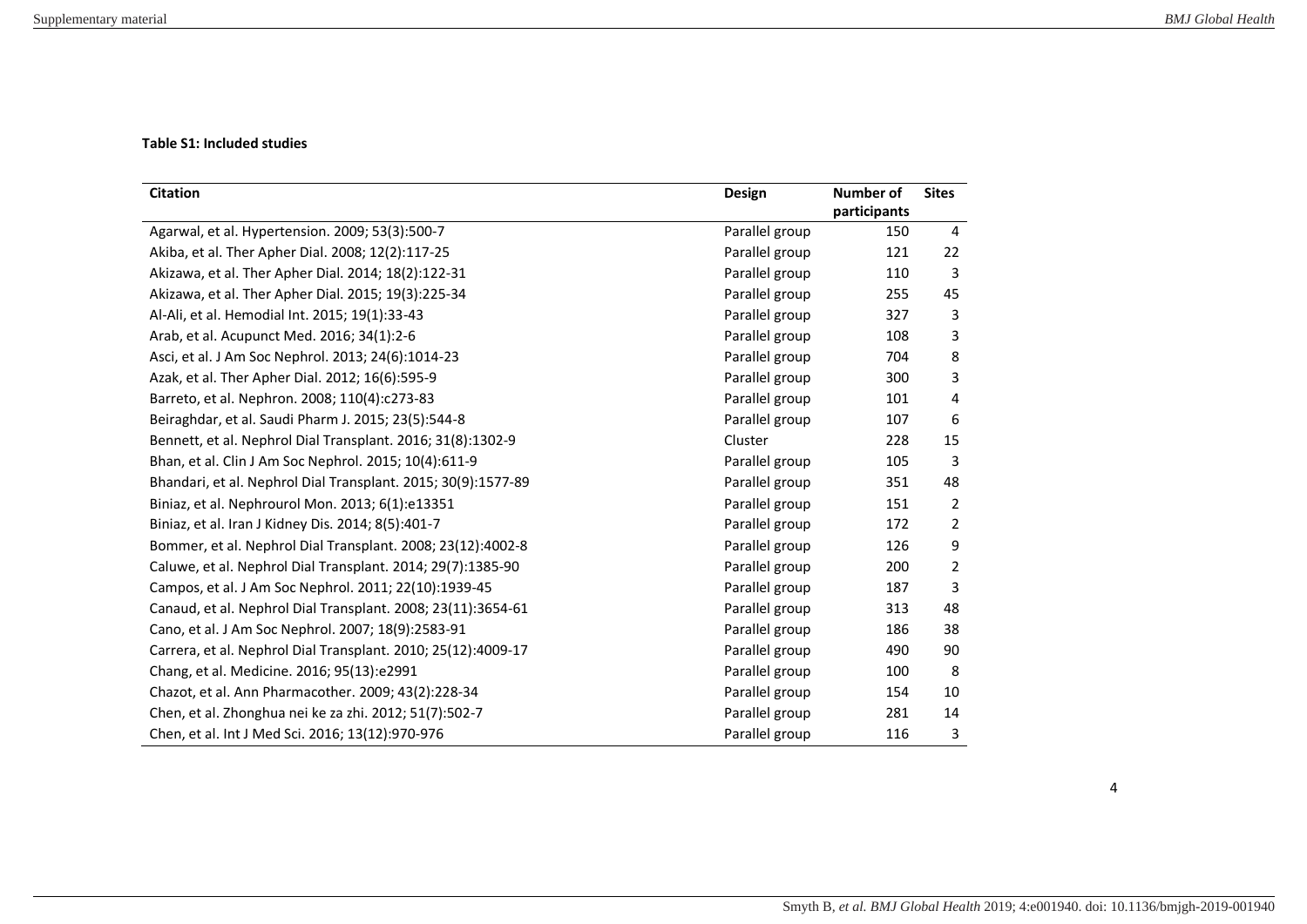| Chen, et al. Nephrol Dial Transplant. 2014; 29(1):152-60           | Parallel group | 205  | 18  |
|--------------------------------------------------------------------|----------------|------|-----|
| Chen, et al. Nephrology. 2011; 16(8):743-50                        | Parallel group | 203  | 15  |
| Chertow, et al. N Eng J Med. 2012; 367(26):2482-94                 | Parallel group | 3883 | 511 |
| Chow, et al. Hong Kong Med J. 2012; 18 Suppl 6:41-3                | Parallel group | 109  | 3   |
| Cice, et al. J Am Coll Cardiol. 2010; 56(21):1701-8                | Parallel group | 332  | 30  |
| Courtright, et al. Med Decis Making. 2016; 2016 Aug 10             | Parallel group | 321  | 15  |
| Coyne, et al. J Am Soc Nephrol. 2007; 18(3):975-84                 | Parallel group | 134  | 37  |
| Davanipur, et al. Iran J Kidney Dis. 2011; 5(5):328-31             | Parallel group | 100  | 3   |
| de Francisco, et al. Nephrol Dial Transplant. 2010; 25(11):3707-17 | Parallel group | 255  | 36  |
| Dember, et al. JAMA. 2008; 299(18):2164-71                         | Parallel group | 877  | 9   |
| Di, et al. Am J Kidney Dis. 2013; 62(4):771-8                      | Parallel group | 466  | 18  |
| Dixon, et al. N Eng J Med. 2009; 360(21):2191-201                  | Parallel group | 649  | 13  |
| Dwyer, et al. Am J Kidney Dis. 2013; 61(5):759-66                  | Parallel group | 154  | 15  |
| Evenepoel, et al. Nephrol Dial Transplant. 2009; 24(1):278-85      | Parallel group | 143  | 15  |
| FHN Trial Group, et al. N Eng J Med. 2010; 363(24):2287-300        | Parallel group | 245  | 65  |
| Fattom, et al. Hum Vaccin Immunother. 2015; 11(3):632-41           | Parallel group | 3359 | 163 |
| Feldt-Rasmussen, et al. J Am Soc Nephrol. 2007; 18(7):2161-71      | Parallel group | 139  | 23  |
| Fellstrom, et al. N Eng J Med. 2009; 360(14):1395-407              | Parallel group | 2776 | 243 |
| Fishbane, et al. Am J Kidney Dis. 2010; 55(2):307-15               | Parallel group | 217  | 29  |
| Fishbane, et al. Clin J Am Soc Nephrol. 2008; 3(6):1718-25         | Parallel group | 173  | 42  |
| Fishbane, et al. N Eng J Med. 2013; 368(4):307-19                  | Parallel group | 1626 | 176 |
| Fishbane, et al. Nephrol Dial Transplant. 2015; 30(12):2019-26     | Parallel group | 599  | 87  |
| Fukagawa, et al. Nephrol Dial Transplant. 2008; 23(1):328-35       | Parallel group | 144  | 29  |
| Fukuda, et al. PLoS ONE. 2015; 10(3):e0119578                      | Parallel group | 202  | 4   |
| Gertz, et al. Curr Med Res Opin. 2010; 26(10):2393-402             | Parallel group | 270  | 32  |
| Goh, et al. Nephrology. 2007; 12(5):431-6                          | Parallel group | 186  | 26  |
| Grooteman, et al. J Am Soc Nephrol. 2012; 23(6):1087-96            | Parallel group | 714  | 29  |
| Gupta, et al. Kidney Int. 2015; 88(5):1187-94                      | Parallel group | 108  | 23  |
| Haag-Weber, et al. Clin Nephrol. 2009; 72(5):380-90                | Parallel group | 478  | 54  |
| Haskal, et al. N Eng J Med. 2010; 362(6):494-503                   | Parallel group | 190  | 13  |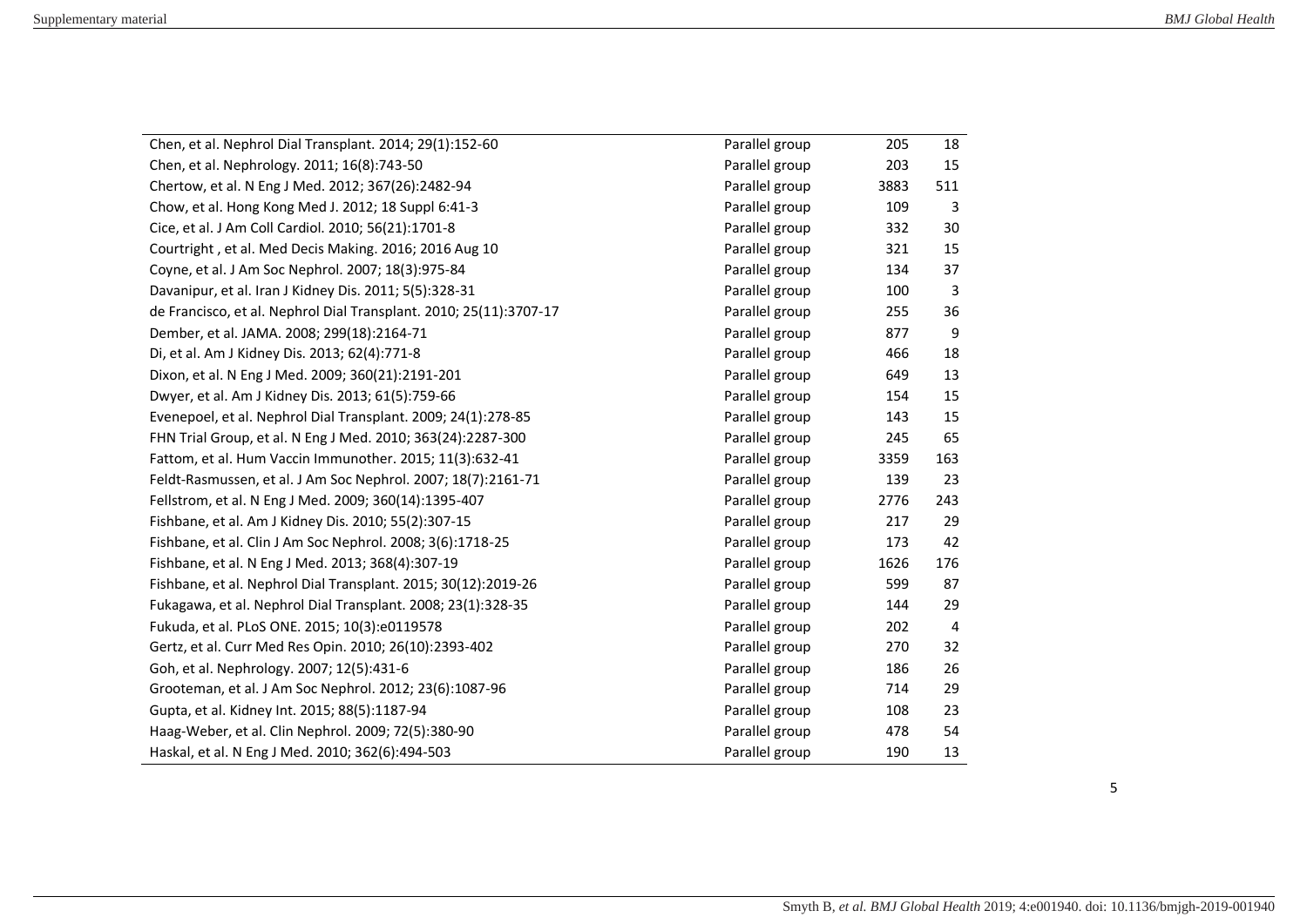| Heinz, et al. Circulation. 2010; 121(12):1432-8                                   | Parallel group | 650  | 33  |
|-----------------------------------------------------------------------------------|----------------|------|-----|
| Hemmati Maslakpak, et al. Int J Community Based Nurs Midwifery. 2015; 3(3):234-43 | Parallel group | 120  | 2   |
| Hemmelgarn, et al. N Eng J Med. 2011; 364(4):303-12                               | Parallel group | 225  | 11  |
| Hertel, et al. Nephron. 2015; 130(4):229-38                                       | Parallel group | 169  | 45  |
| Higuchi, et al. Am J Kidney Dis. 2016; 67(2):260-70                               | Parallel group | 222  | 3   |
| Higuchi, et al. Nutrients. 2014; 6(12):5992-6004                                  | Parallel group | 176  | 2   |
| Hmwe, et al. Int J Nurs Stud. 2015; 52(2):509-18                                  | Parallel group | 108  | 3   |
| Howen, et al. Ann Behav Med. 2016; 50:167-176                                     | Cluster        | 119  | 8   |
| Huan-Sheng, et al. Int Urol Nephrol. 2016; 48(11):1897-1909                       | Parallel group | 298  | 6   |
| Hur, et al. Am J Kidney Dis. 2013; 61(6):957-65                                   | Parallel group | 156  | 2   |
| Hye, et al. J Vasc Surg. 2014; 60(2):454-461                                      | Parallel group | 169  | 23  |
| Hymes, et al. Am J Kidney Dis. 2016; 2016 Nov 8                                   | Cluster        | 1229 | 40  |
| Iseki, et al. Nephrol Dial Transplant. 2013; 28(6):1579-89                        | Parallel group | 469  | 66  |
| Ito, et al. J Am Soc Nephrol. 2014; 25(5):1094-102                                | Parallel group | 158  | 12  |
| Jabbari, et al. Rom J Intern Med. 2016; 54(4):222-227                             | Parallel group | 117  | 2   |
| Johnson, et al. J Am Soc Nephrol. 2012; 23(6):1097-107                            | Parallel group | 185  | 16  |
| Kakuta, et al. Am J Kidney Dis. 2011; 57(3):422-31                                | Parallel group | 183  | 12  |
| Kanaa, et al. Am J Kidney Dis. 2015; 66(6):1015-23                                | Parallel group | 117  | 4   |
| Karavetian M, et al. Hemodial Int. 2016; 20(3):432-40                             | Cluster        | 570  | 12  |
| Kauric-Klein, et al. West J Nurs Res. 2016; 2016 Jul 24                           | Cluster        | 130  | 6   |
| Ketteler, et al. Nephrol Dial Transplant. 2012; 27(8):3270-8                      | Parallel group | 272  | 83  |
| Keuter, et al. J Vasc Surg. 2008; 47(2):395-401                                   | Parallel group | 105  | 3   |
| Klinger, et al. Am J Kidney Dis. 2007; 50(6):989-1000                             | Parallel group | 181  | 55  |
| Koiwa, et al. Clin Exp Nephrol. 2016; 2016 Jul 7                                  | Parallel group | 183  | 14  |
| Koiwa, et al. Nephrology. 2016; 2016 Aug 6                                        | Parallel group | 213  | 31  |
| Kopple, et al. Nephrol Dial Transplant. 2011; 26(12):4095-103                     | Parallel group | 712  | 381 |
| Krivoshiev, et al. Adv Ther. 2010; 27(2):105-17                                   | Parallel group | 462  | 42  |
| Krivoshiev, et al. Curr Med Res Opin. 2008; 24(5):1407-15                         | Parallel group | 609  | 37  |
| Kumagai, et al. Nephrol Dial Transplant. 2010; 25(4):1251-7                       | Parallel group | 339  | 73  |
| Kuo, et al. J Am Soc Nephrol. 2008; 19(9):1817-26                                 | Parallel group | 110  | 2   |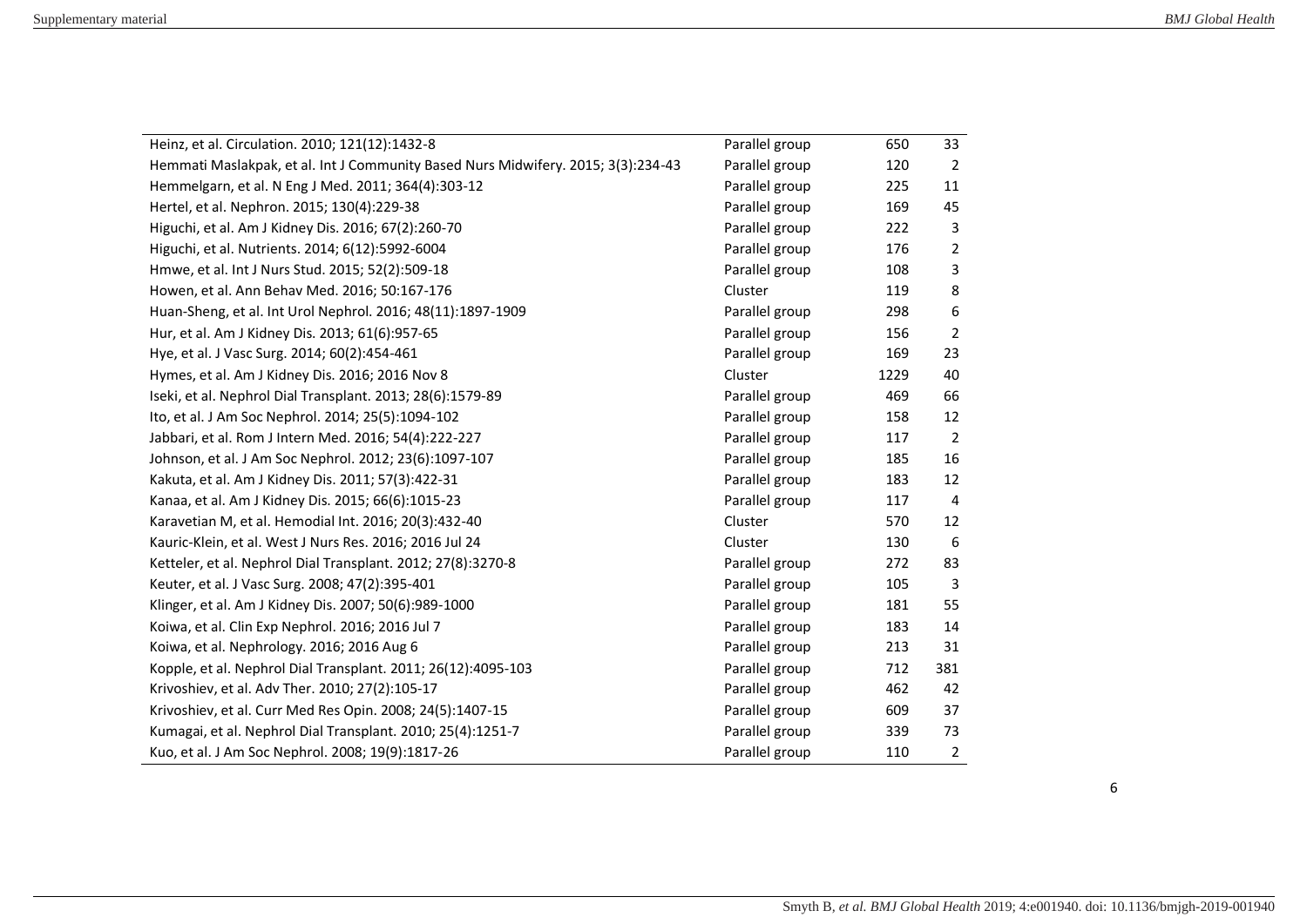| Kuragano, et al. Int J Artif Organ. 2014; 37(12):865-74        | Parallel group | 266 | 18             |
|----------------------------------------------------------------|----------------|-----|----------------|
| Lai, et al. Perit Dial Int. 2012; 32(3):280-91                 | Parallel group | 125 | 4              |
| Laville, et al. Kidney Int. 2014; 86(6):1260-7                 | Parallel group | 265 | 11             |
| Lee, et al. J Nephrol. 2015; 28(1):105-13                      | Parallel group | 183 | 5              |
| Lemos, et al. Nutr Res. 2012; 32(12):921-7                     | Parallel group | 160 | 3              |
| Lenglet, et al. Nephrol Dial Transplant. 2016; 2016 May 4      | Parallel group | 100 | 18             |
| Levin, et al. Lancet. 2007; 370(9596):1415-21                  | Parallel group | 673 | 97             |
| Lewis, et al. J Am Soc Nephrol. 2015; 26(2):493-503            | Parallel group | 441 | 56             |
| Li, et al. J Am Soc Nephrol. 2013; 24(11):1889-900             | Parallel group | 251 | 53             |
| Liao, et al. Ther Apher Dial. 2016; 20(4):400-7                | Parallel group | 135 | 5              |
| Lin, et al. Clin J Am Soc Nephrol. 2009; 4(11):1799-804        | Parallel group | 201 | $\overline{7}$ |
| Lin, et al. J Clin Hypertens. 2016; 18(2):121-8                | Parallel group | 253 | 3              |
| Liu, et al. Ann Int Med. 2013; 159(11):729-38                  | Parallel group | 205 | 8              |
| Liu, et al. Gut. 2015; 64(2):303-11                            | Parallel group | 177 | 8              |
| Locatelli, et al. Curr Med Res Opin. 2007; 23(5):969-79        | Parallel group | 137 | 22             |
| Locatelli, et al. J Am Soc Nephrol. 2009; 20(3):645-54         | Parallel group | 738 | 61             |
| Locatelli, et al. J Am Soc Nephrol. 2010; 21(10):1798-807      | Parallel group | 146 | 27             |
| Locatelli, et al. J Nephrol. 2008; 21(3):412-20                | Parallel group | 289 | 34             |
| Locatelli, et al. J Nephrol. 2009; 22(5):662-74                | Cluster        | 599 | 52             |
| Locatelli, et al. Nephrol Dial Transplant. 2010; 25(2):574-81  | Parallel group | 120 | 19             |
| Locatelli, et al. Nephrol Dial Transplant. 2013; 28(7):1874-88 | Parallel group | 642 | 99             |
| Locatelli, et al. Nephrol Dial Transplant. 2014; 29(5):1061-73 | Parallel group | 336 | 69             |
| Lok, et al. JAMA. 2012; 307(17):1809-16                        | Parallel group | 201 | 15             |
| Lui, et al. Am J Kidney Dis. 2012; 60(6):966-75                | Parallel group | 150 | 8              |
| Maduell, et al. J Am Soc Nephrol. 2013; 24(3):487-97           | Parallel group | 906 | 27             |
| Maki, et al. Crit Care Med. 2011; 39(4):613-20                 | Parallel group | 416 | 25             |
| Malluche, et al. Clin Nephrol. 2008; 70(4):284-95              | Parallel group | 211 | 33             |
| Manfredini, et al. J Am Soc Nephrol. 2016; 2016 Dec 1          | Parallel group | 296 | 9              |
| Marsen, et al. Clin Nutr. 2015; 2015 Dec 12                    | Parallel group | 107 | 13             |
| Martin, et al. Clin Nephrol. 2007; 68(1):26-31                 | Parallel group | 752 | 62             |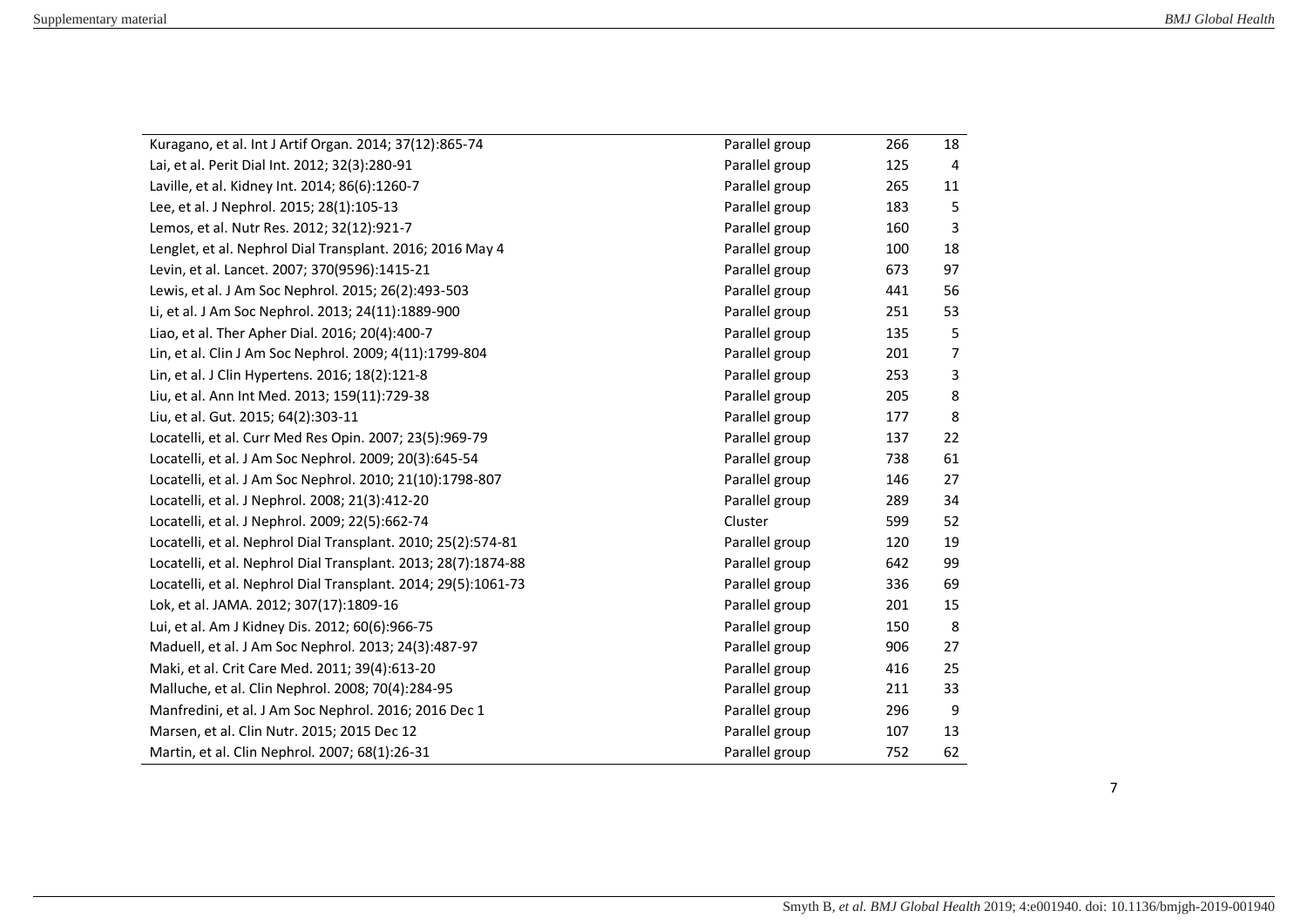| Matsumoto, et al. J Am Coll Cardiol. 2014; 63(6):528-36     | Parallel group | 309  | 5              |
|-------------------------------------------------------------|----------------|------|----------------|
| McCann, et al. Am J Infect Control. 2016; 44(8):948-9       | Parallel group | 105  | 3              |
| McQuillan, et al. Clin J Am Soc Nephrol. 2012; 7(2):297-303 | Parallel group | 201  | $\overline{2}$ |
| Mehrotra, et al. Clin J Am Soc Nephrol. 2008; 3(5):1437-45  | Parallel group | 513  | 54             |
| Mei, et al. Hemodial Int. 2016; 20(4):589-600               | Parallel group | 238  | 12             |
| Miskulin, et al. J Am Soc Nephrol. 2016; 27(6):1801-10      | Parallel group | 319  | 20             |
| Moran, et al. Am J Kidney Dis. 2012; 59(1):102-7            | Parallel group | 303  | 16             |
| Moustafa, et al. Int J Nephrol Renovasc Dis. 2014; 7:141-52 | Parallel group | 349  | 62             |
| Moustafa, et al. Clin Vaccine Immunol. 2012; 19(9):1509-16  | Parallel group | 206  | 12             |
| Nakayama, et al. Clin Exp Nephrol. 2016; 2016 Oct 25        | Parallel group | 221  | 57             |
| Noh, et al. Hum Vaccin Immunother. 2016; 12(11):2902-2908   | Parallel group | 179  | 5              |
| Ok, et al. J Am Soc Nephrol. 2016; 27(8):2475-86            | Parallel group | 425  | 8              |
| Ok, et al. Nephrol Dial Transplant. 2013; 28(1):192-202     | Parallel group | 782  | 10             |
| Park, et al. Nephrol Dial Transplant. 2012; 27(3):1191-9    | Parallel group | 152  | $\overline{7}$ |
| Patzer, et al. J Am Soc Nephrol. 2016; 2016 Oct 13          | Cluster        | 6244 | 134            |
| Provenzano, et al. Clin J Am Soc Nephrol. 2009; 4(2):386-93 | Parallel group | 230  | 50             |
| Qunibi, et al. Am J Kidney Dis. 2008; 51(6):952-65          | Parallel group | 203  | 26             |
| Raggi, et al. Nephrol Dial Transplant. 2011; 26(4):1327-39  | Parallel group | 360  | 93             |
| Rhee, et al. Nephrol Dial Transplant. 2016; 2016 Sep 22     | Parallel group | 110  | 8              |
| Rosenblum, et al. Am J Kidney Dis. 2014; 63(2):259-67       | Cluster        | 9160 | 422            |
| Rutkowski, et al. Am J Kidney Dis. 2016; 67(5):753-61       | Parallel group | 108  | 17             |
| Saleh, et al. J Vasc Surg. 2014; 60(3):735-40               | Parallel group | 623  | 3              |
| Sanaka, et al. Clin J Am Soc Nephrol. 2013; 8(6):969-78     | Parallel group | 305  | 48             |
| Schaefer, et al. Clin Nephrol. 2008; 70(2):126-34           | Parallel group | 673  | 113            |
| Schlosser, et al. Ann Surg. 2016; 264(5):745-753            | Parallel group | 100  | 7              |
| Schneider, et al. Clin J Am Soc Nephrol. 2012; 7(1):52-9    | Parallel group | 166  | 19             |
| Sevick, et al. J Ren Nutr. 2016; 26(3):149-58               | Parallel group | 179  | 17             |
| Shigematsu, et al. Clin Nephrol. 2008; 70(5):404-10         | Parallel group | 259  | 31             |
| Shigematsu, et al. Ther Apher Dial. 2008; 12(1):55-61       | Parallel group | 156  | 14             |
| Sikaneta, et al. Perit Dial Int. 2016; 36(5):526-32         | Parallel group | 101  | 3              |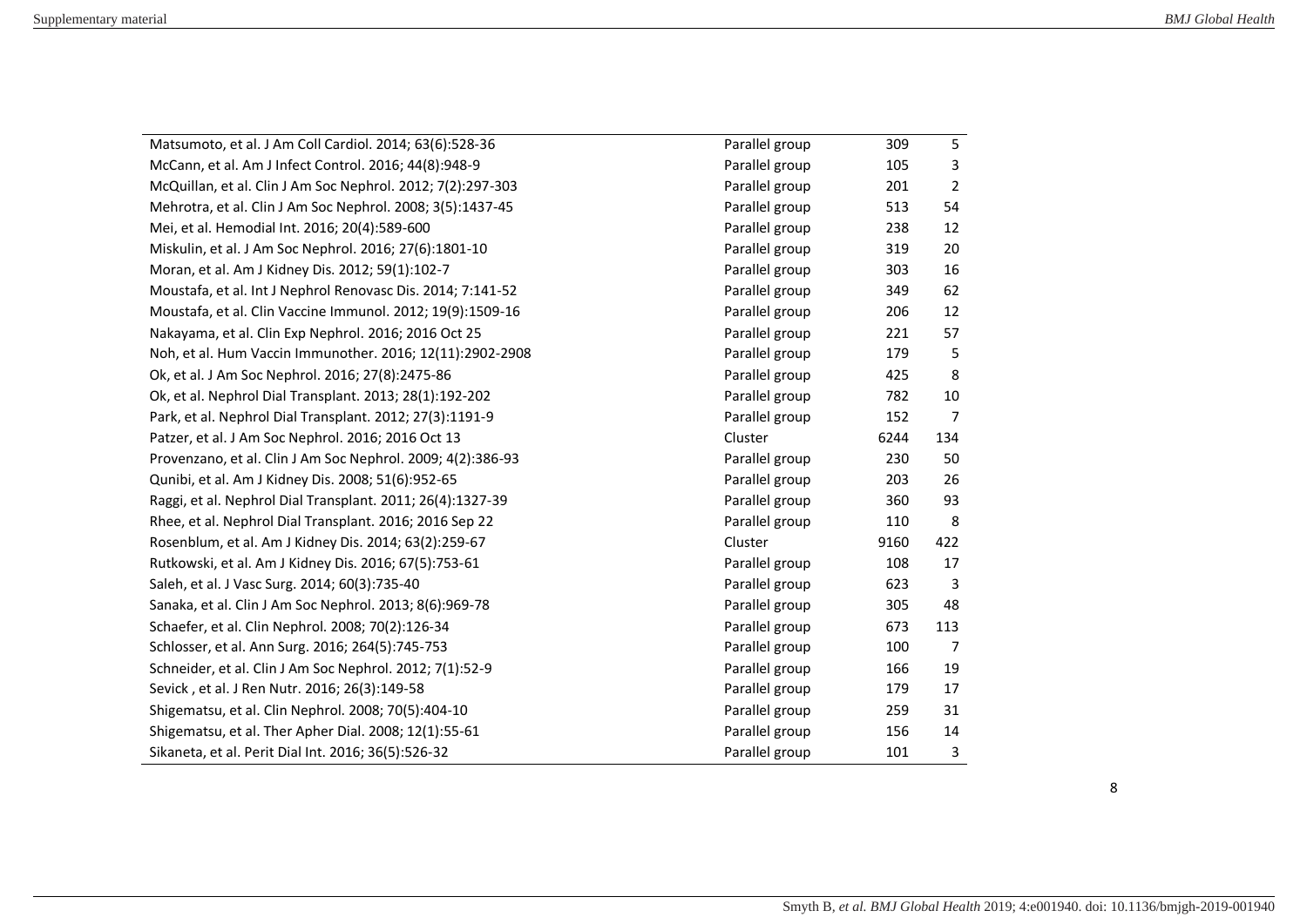| Silva, et al. Nephron. 2008; 110(4):c251-7                        | Parallel group | 116  | 4              |
|-------------------------------------------------------------------|----------------|------|----------------|
| Siriopol D, et al. Int Urol Nephrol. 2016; 2016 Dec 7             | Cross-over     | 250  | $\overline{2}$ |
| Solomon, et al. Am J Kidney Dis. 2010; 55(6):1060-8               | Parallel group | 110  | 3              |
| Song, et al. Am J Kidney Dis. 2015; 66(5):813-22                  | Parallel group | 210  | 20             |
| Spinowitz, et al. Am J Nephrol. 2008; 28(2):280-9                 | Parallel group | 336  | 66             |
| Sprague, et al. Clin Nephrol. 2009; 72(4):252-8                   | Cross-over     | 182  | 36             |
| Steffensen, et al. Scand J Urol Nephrol. 2011; 45(6):461-9        | Cross-over     | 145  | 7              |
| Suki, et al. Kidney Int. 2007; 72(9):1130-7                       | Parallel group | 2103 | 75             |
| Sullivan, et al. JAMA. 2009; 301(6):629-35                        | Cluster        | 279  | 14             |
| Suzuki, et al. Am J Kidney Dis. 2008; 52(3):501-6                 | Parallel group | 366  | 5              |
| Tan, et al. Kidney Int. 2016; 89(2):487-97                        | Parallel group | 308  | 4              |
| Tao, et al. Int J Nurs Stud. 2015; 52(6):1029-41                  | Parallel group | 113  | $\overline{2}$ |
| Tayebi, et al. Saudi J Kidney Dis Transpl. 2016; 27(2):256-62     | Parallel group | 140  | 2              |
| Tepel, et al. Nephrol Dial Transplant. 2008; 23(11):3605-12       | Parallel group | 251  | 47             |
| Tessitore, et al. Blood Purif. 2012; 34(3-4):354-63               | Parallel group | 371  | 84             |
| Tonelli, et al. BMC Nephrol. 2015; 16:52                          | Parallel group | 150  | $\overline{2}$ |
| Tumlin, et al. Clin J Am Soc Nephrol. 2010; 5(4):631-6            | Parallel group | 149  | 37             |
| Urena-Torres, et al. Nephrol Dial Transplant. 2013; 28(5):1241-54 | Parallel group | 309  | 82             |
| Vesely, et al. J Vasc Surg. 2016; 64(5):1400-1410                 | Parallel group | 293  | 31             |
| Walsh, et al. Clin J Am Soc Nephrol. 2015; 10(9):1602-8           | Parallel group | 154  | 5              |
| Wang, et al. J Clin Psychopharmacol. 2016; 36(3):229-35           | Parallel group | 726  | 3              |
| Wang, et al. Zhongguo Zhenjiu. 2014; 34(4):319-24                 | Parallel group | 109  | 3              |
| Wanner, et al. Clin Nephrol. 2014; 82(3):163-72                   | Parallel group | 260  | 34             |
| Weisbord, et al. Clin J Am Soc Nephrol. 2013; 8(1):90-9           | Cluster        | 220  | 9              |
| Wileman, et al. Ann Behav Med. 2014; 48(2):275-81                 | Cluster        | 112  | 6              |
| Wilkieson, et al. Clin J Am Soc Nephrol. 2011; 6(5):1018-24       | Parallel group | 174  | 3              |
| Wizemann, et al. Curr Med Res Opin. 2008; 24(3):625-37            | Cross-over     | 313  | 39             |
| Wuthrich, et al. Clin J Am Soc Nephrol. 2013; 8(2):280-9          | Parallel group | 154  | 60             |
| Xu, et al. BMC Nephrol. 2013; 14:29                               | Parallel group | 230  | 12             |
| Yan, et al. Clin Nephrol. 2014; 81(1):20-9                        | Parallel group | 216  | 11             |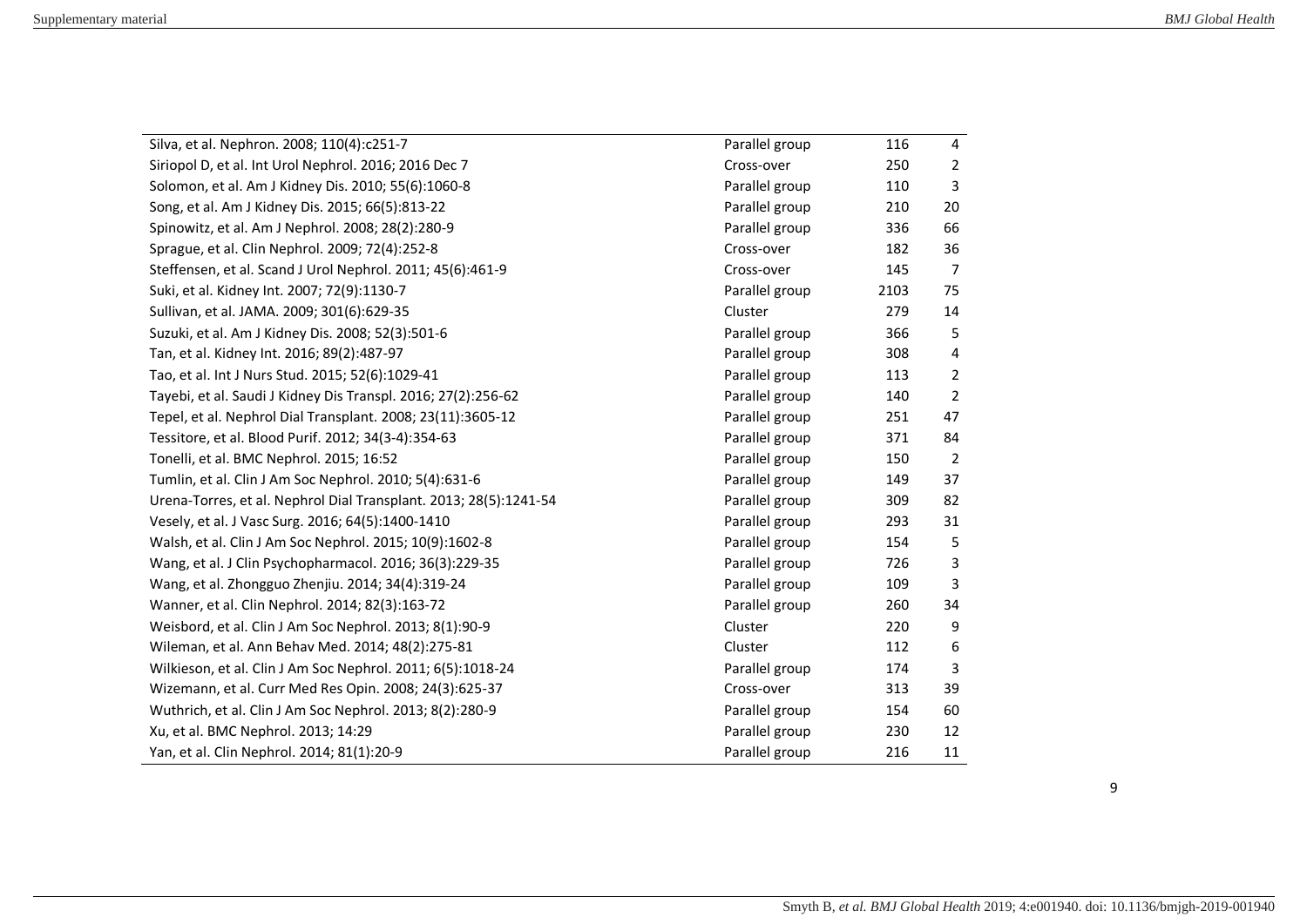| Yokoyama, et al. Am J Nephrol. 2012; 36(5):478-87             | Parallel group | 192    | 33           |
|---------------------------------------------------------------|----------------|--------|--------------|
| Yokoyama, et al. Nephrol Dial Transplant. 2014; 29(5):1053-60 | Parallel group | 230    | 49           |
| Yu, et al. Int J Nurs Stud. 2016; 63:9-17                     | Parallel group | 122    | $\mathbf{3}$ |
| Zhang, et al. BMC Nephrol. 2013; 14:252                       | Cross-over     | 128    | .5.          |
| Zhou, et al. Chin Med J (Engl). 2013; 126(22):4204-9          | Parallel group | 390    | 24           |
| Total                                                         |                | 76.127 | 6,172        |
|                                                               |                |        |              |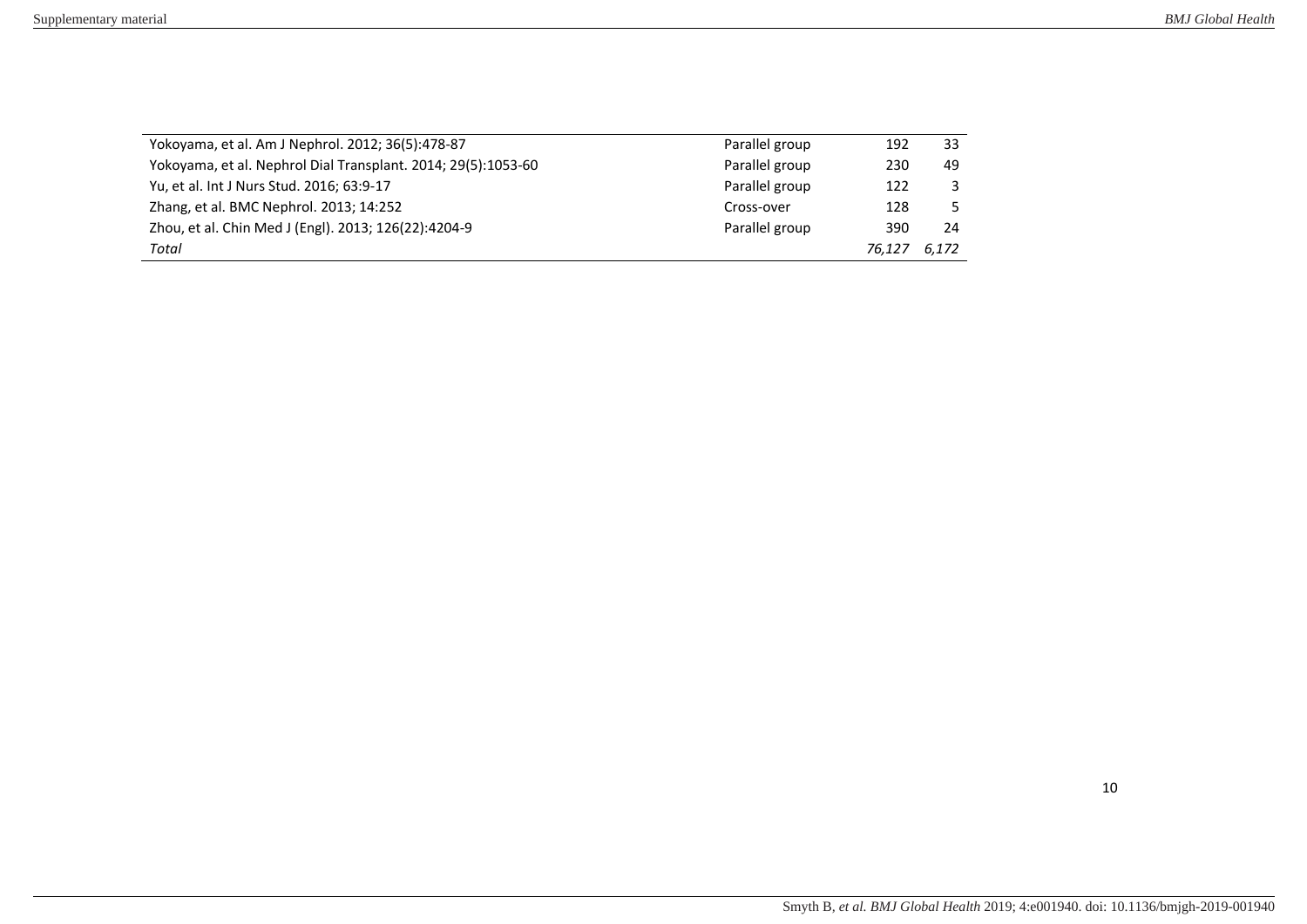**Supplementary Table S2** Number of study sites recruiting to large multicentre dialysis RCTs by country.

Number of study sites equals the per country sum of the number of recruiting sites for each RCT included in the analysis. Study sites recruiting participants for multiple RCTs will be counted multiple times. The presence of multi-country RCTs means the Number of RCTs sums to greater than 182.

| Country         | Number   | Proportion of | Number of RCTs |
|-----------------|----------|---------------|----------------|
|                 | of sites | sites (%)     | (Total=182)    |
| USA             | 2,587    | 41.9          | 54             |
| Japan           | 588      | 9.5           | 23             |
| Germany         | 485      | 7.9           | 30             |
| Italy           | 302      | 4.9           | 25             |
| France          | 200      | 3.2           | 20             |
| Poland          | 188      | 3.0           | 23             |
| Spain           | 180      | 2.9           | 20             |
| Canada          | 161      | 2.6           | 23             |
| China           | 140      | 2.3           | 20             |
| United Kingdom  | 128      | 2.1           | 18             |
| Russia          | 125      | 2.0           | 10             |
| Australia       | 96       | 1.6           | 10             |
| <b>Bulgaria</b> | 67       | 1.1           | 8              |
| Netherlands     | 67       | 1.1           | 9              |
| <b>Brazil</b>   | 59       | 1.0           | 7              |
| Hungary         | 55       | 0.9           | 7              |
| Taiwan          | 48       | 0.8           | 11             |
| Belgium         | 47       | 0.8           | 9              |
| Denmark         | 46       | 0.7           | 11             |
| Malaysia        | 45       | 0.7           | 4              |
| Sweden          | 42       | 0.7           | 8              |
| Turkey          | 42       | 0.7           | 7              |
| Portugal        | 39       | 0.6           | 10             |
| Argentina       | 37       | 0.6           | 2              |
| Austria         | 35       | 0.6           | 7              |
| Romania         | 28       | 0.5           | 8              |
| Czech Republic  | 26       | 0.4           | 7              |
| Serbia          | 26       | 0.4           | 5              |
| South Korea     | 26       | 0.4           | 4              |
| Iran            | 22       | 0.4           | 8              |
| Croatia         | 21       | 0.3           | 4              |
| Switzerland     | 21       | 0.3           | 7              |
| Greece          | 20       | 0.3           | 5              |
| India           | 19       | 0.3           | 2              |
| Finland         | 17       | 0.3           | 4              |
| Colombia        | 16       | 0.3           | 1              |
| Israel          | 15       | 0.2           | 4              |
| South Africa    | 13       | 0.2           | 4              |
| Lebanon         | 12       | 0.2           | 1              |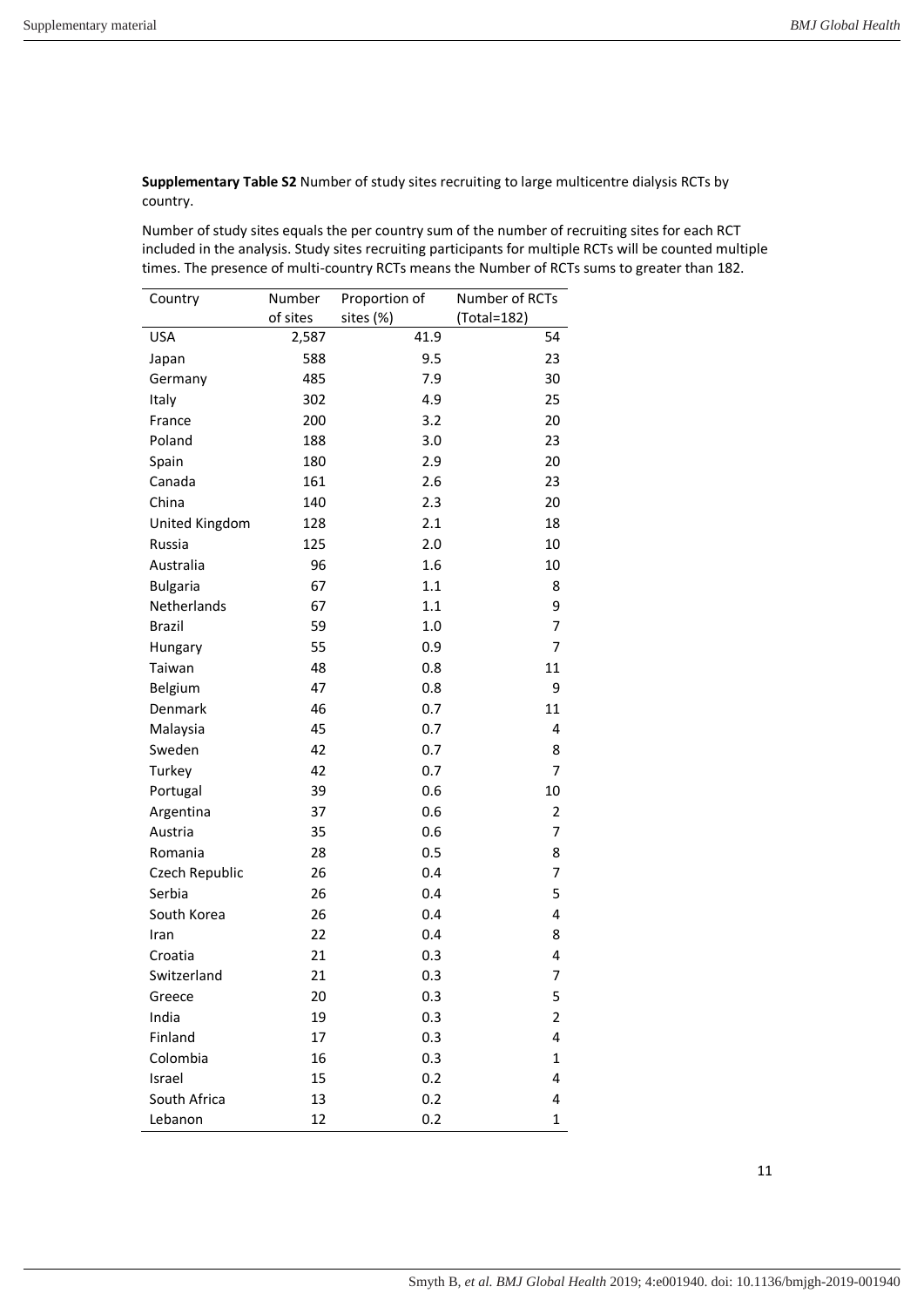| Ukraine        | 12           | 0.2   | 1              |
|----------------|--------------|-------|----------------|
| Mexico         | 10           | 0.2   | 1              |
| Thailand       | 8            | 0.1   | 3              |
| Norway         | 7            | 0.1   | 3              |
| Singapore      | 7            | 0.1   | 4              |
| <b>Belarus</b> | 6            | 0.1   | $\mathbf{1}$   |
| Ireland        | 6            | 0.1   | 3              |
| Latvia         | 6            | 0.1   | $\overline{2}$ |
| Macedonia      | 4            | 0.1   | 3              |
| New Zealand    | 4            | 0.1   | 2              |
| Lithuania      | 3            | < 0.1 | 1              |
| Qatar          | 3            | < 0.1 | 1              |
| Saudi Arabia   | 3            | < 0.1 | $\mathbf{1}$   |
| Iceland        | 1            | < 0.1 | $\mathbf{1}$   |
| Indonesia      | $\mathbf{1}$ | < 0.1 | $\mathbf{1}$   |
|                |              |       |                |
| Total          | 6,172        | 100.0 |                |